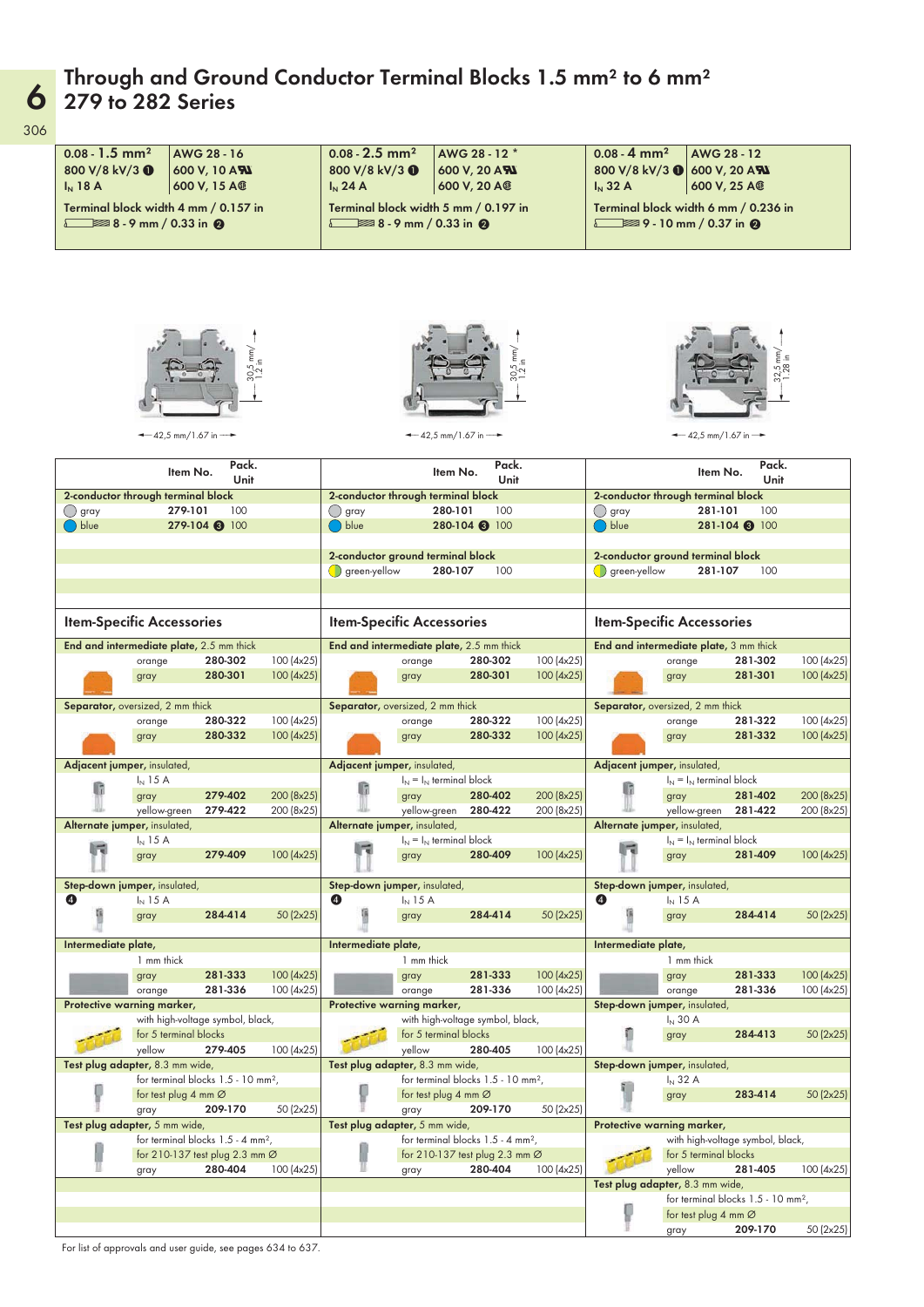# "

6

#### $0.2 - 6$  mm<sup>2</sup> AWG 24 - 10 800 V/8 kV/3  $\bigcirc$  600 V, 30 AN  $I_N$  41 A 600 V, 10 A  $\circ$ Terminal block width 8 mm / 0.315 in

 $\sqrt{2}$  12 - 13 mm / 0.49 in  $\odot$ 



| Carrier rail                                | Item    | Curre | Acc. to                 |
|---------------------------------------------|---------|-------|-------------------------|
|                                             | No.     | [A]   | mm <sup>2</sup> /AWG Cu |
| DIN $35 \times 7.5$ (steel)                 |         |       |                         |
| slotted                                     | 210-112 | 76    | 16/6                    |
| unslotted                                   | 210-113 | 76    | 16/6                    |
| $DIN 35 \times 15$ (steel)                  |         |       |                         |
| 1.5 mm thick                                | 210-114 | 125   | 35/2                    |
| 2.3 mm thick                                | 210-118 | 125   | 35/2                    |
| DIN 35 x 7.5 (Al)                           |         |       |                         |
| unslotted                                   | 210-196 | 76    | 16/6                    |
| DIN $35 \times 15$ (Cu)                     |         |       |                         |
| 2.3 mm thick                                | 210-198 | 309   | 150/6/0                 |
| Current applies to rails of 1 m/3'3" length |         |       |                         |

If required to use standard carrier rails as ground conductor busbars, please refer to insert space between the maxi-

**mum current capacities** listed above.<br>According to EN 60947-7-2 (VDE 0611, part 3), steel car-<br>rier rails shall not be used for PEN applications.

- AWG 12: THHN, THWN
- 800 V = rated voltage 8 kV = rated surge voltage 3 = pollution degree  $\bf{0}$
- (also see Section 14)
- 2 Strip length, see packaging or instructions.
- <sup>3</sup> Suitable for Ex i applications
- **4** See application notes for: Step-down jumper, page 309 Test plug module, page 197

|                               | $-46,5$ mm/1.83 in $-$                                    |            |               |            |  |  |  |
|-------------------------------|-----------------------------------------------------------|------------|---------------|------------|--|--|--|
|                               | Item No.                                                  |            | Pack.<br>Unit |            |  |  |  |
|                               | 2-conductor through terminal block                        |            |               |            |  |  |  |
| ◯ gray                        | 282-101                                                   |            | 50            |            |  |  |  |
| ( ) blue                      |                                                           | 282-104 30 |               |            |  |  |  |
|                               |                                                           |            |               |            |  |  |  |
|                               | 2-conductor ground terminal block                         |            |               |            |  |  |  |
| $\left( \right)$ green-yellow | 282-107                                                   |            | - 50          |            |  |  |  |
|                               |                                                           |            |               |            |  |  |  |
|                               |                                                           |            |               |            |  |  |  |
|                               | <b>Item-Specific Accessories</b>                          |            |               |            |  |  |  |
|                               | End and intermediate plate, 4 mm thick                    |            |               |            |  |  |  |
|                               | orange                                                    | 282-302    |               | 100 (4x25) |  |  |  |
|                               | gray                                                      |            | 282-301       | 100 (4x25) |  |  |  |
|                               |                                                           |            |               |            |  |  |  |
|                               | Separator, oversized, 2 mm thick                          |            |               |            |  |  |  |
|                               | orange                                                    |            | 282-322       | 100 (4x25) |  |  |  |
|                               | gray                                                      |            | 282-332       | 100(4x25)  |  |  |  |
|                               |                                                           |            |               |            |  |  |  |
| Adjacent jumper, insulated,   |                                                           |            |               |            |  |  |  |
|                               | $I_N$ 41 A                                                |            |               |            |  |  |  |
| G                             | gray                                                      |            | 282-402       | 100 (4x25) |  |  |  |
|                               | yellow-green                                              |            | 282-422       | 100 (4x25) |  |  |  |
| Alternate jumper, insulated,  |                                                           |            |               |            |  |  |  |
|                               | $I_N$ 41 A                                                |            |               |            |  |  |  |
|                               | gray                                                      |            | 282-409       | 100(4x25)  |  |  |  |
|                               |                                                           |            |               |            |  |  |  |
|                               | Step-down jumper, insulated,                              |            |               |            |  |  |  |
| ❹                             | $I_N$ 30 A                                                |            |               |            |  |  |  |
|                               | gray                                                      |            | 284-413       | 50 (2x25)  |  |  |  |
|                               |                                                           |            |               |            |  |  |  |
| Cover plate,                  |                                                           |            |               |            |  |  |  |
|                               | 1 mm thick                                                |            |               |            |  |  |  |
|                               | gray                                                      |            | 284-333       | 100 (4x25) |  |  |  |
|                               | orange                                                    |            | 284-343       | 100 (4x25) |  |  |  |
|                               | Protective warning marker,                                |            |               |            |  |  |  |
|                               | with high-voltage symbol, black,<br>for 5 terminal blocks |            |               |            |  |  |  |
|                               | yellow                                                    |            |               |            |  |  |  |
|                               | Test plug adapter, 8.3 mm wide,                           | 282-405    |               | 100 (4x25) |  |  |  |
|                               | for terminal blocks 1.5 - 10 mm <sup>2</sup> ,            |            |               |            |  |  |  |
|                               | for test plug 4 mm Ø                                      |            |               |            |  |  |  |
|                               | gray                                                      |            | 209-170       | 50 (2x25)  |  |  |  |
| B-type test plug module,      |                                                           |            |               |            |  |  |  |
| ❹                             |                                                           |            |               |            |  |  |  |
|                               | can be snapped together,<br>8 mm wide                     |            |               |            |  |  |  |
|                               | gray                                                      | 709-310    |               | 100 (4x25) |  |  |  |
| B-type spacer module,         |                                                           |            |               |            |  |  |  |
|                               | can be snapped together,                                  |            |               |            |  |  |  |

8 mm wide

G

gray 709-311 100 (4x25)



Snapping a terminal block onto the carrier rail. Ground conductor terminal blocks snap onto the rail in the same way as through terminal blocks, but automatically make a direct electrical connection to the rail. Sliding on the rail is not then possible.



Push jumper down firmly until fully inserted. Commoning ground conductor terminal blocks with through terminal blocks is possible in one direction only (via rear side of terminal block) using adjacent jumpers. In addition to the required marking of these blocks, use yel-low-green adjacent jumpers.



Removal from the carrier rail. When mounting on the rail, ensure that open sides of terminal blocks face in the same direction.

Both mounting feet and removal slots are on the same side for all terminal blocks, making it possible to visually ensure blocks are facing in same direction.

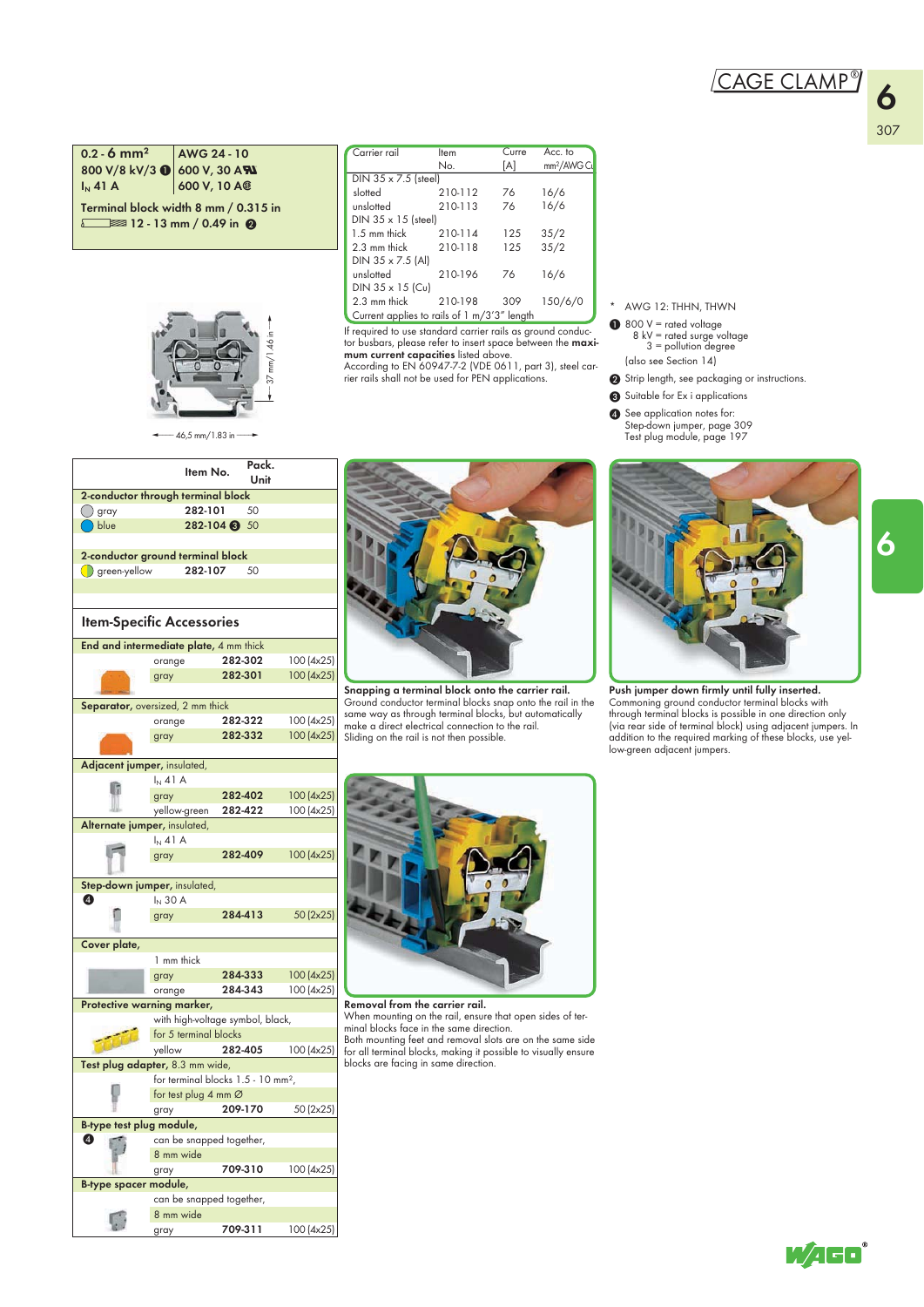#### $6$  10 mm<sup>2</sup> and 16 mm<sup>2</sup> Through and Ground Conductor Terminal Blocks 284 and 283 Series





gray 709-312 100 (4x25) For list of approvals and user guide, see pages 634 to 637.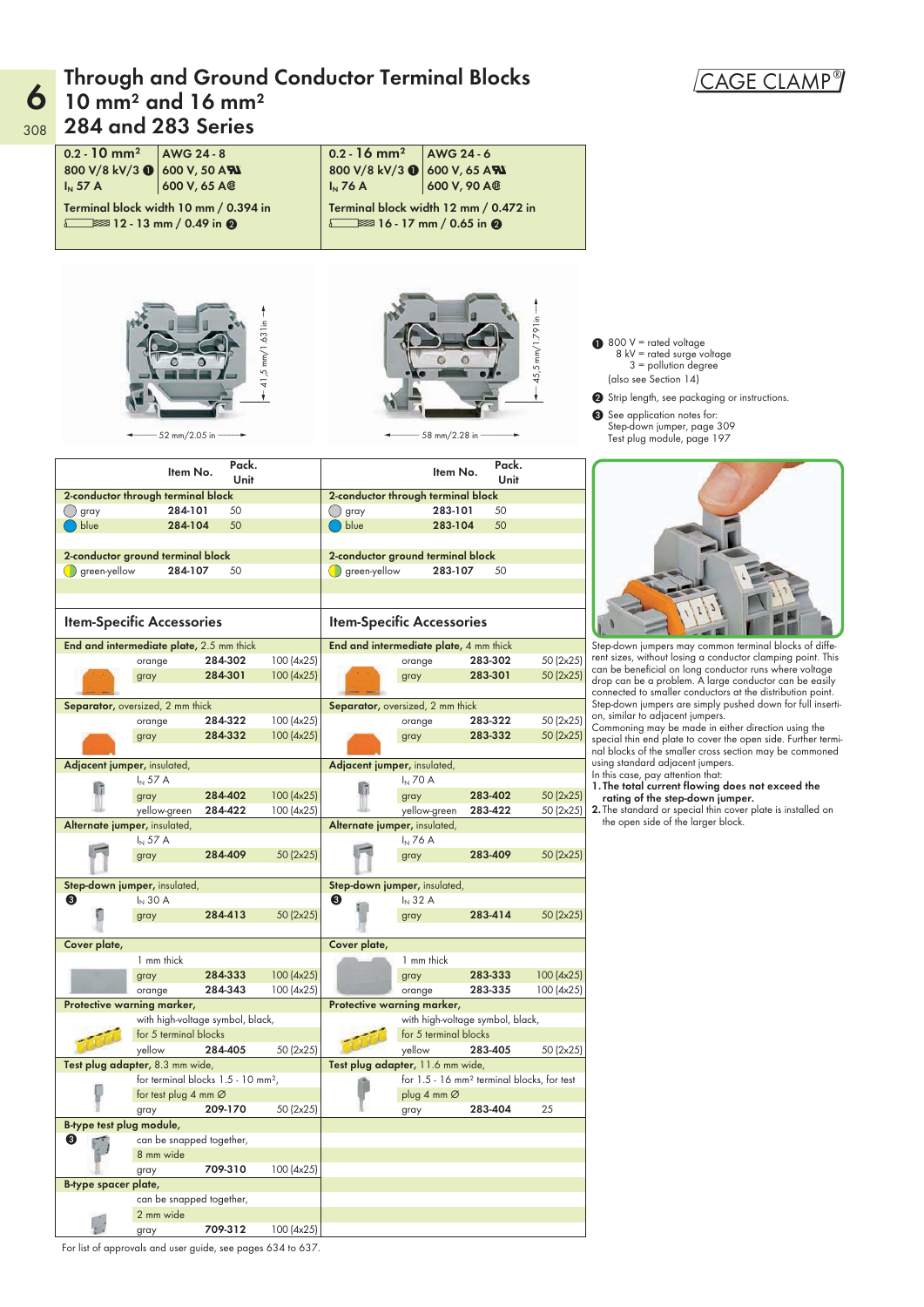#### Step-Down Jumpers for Side-Entry Through Terminal Blocks \* "



6



Example of assembly: "Commoning from 10/6 mm²<br>(AWG 8/10) to 4/2.5/1.5 mm² (AWG 12/14/16) rail-<br>mount terminal blocks with 284-414 step-down jumper."

∑I ≤ IN Adjacent jumper

J,

∑I ≤ IN Adjacent jumper



WAGO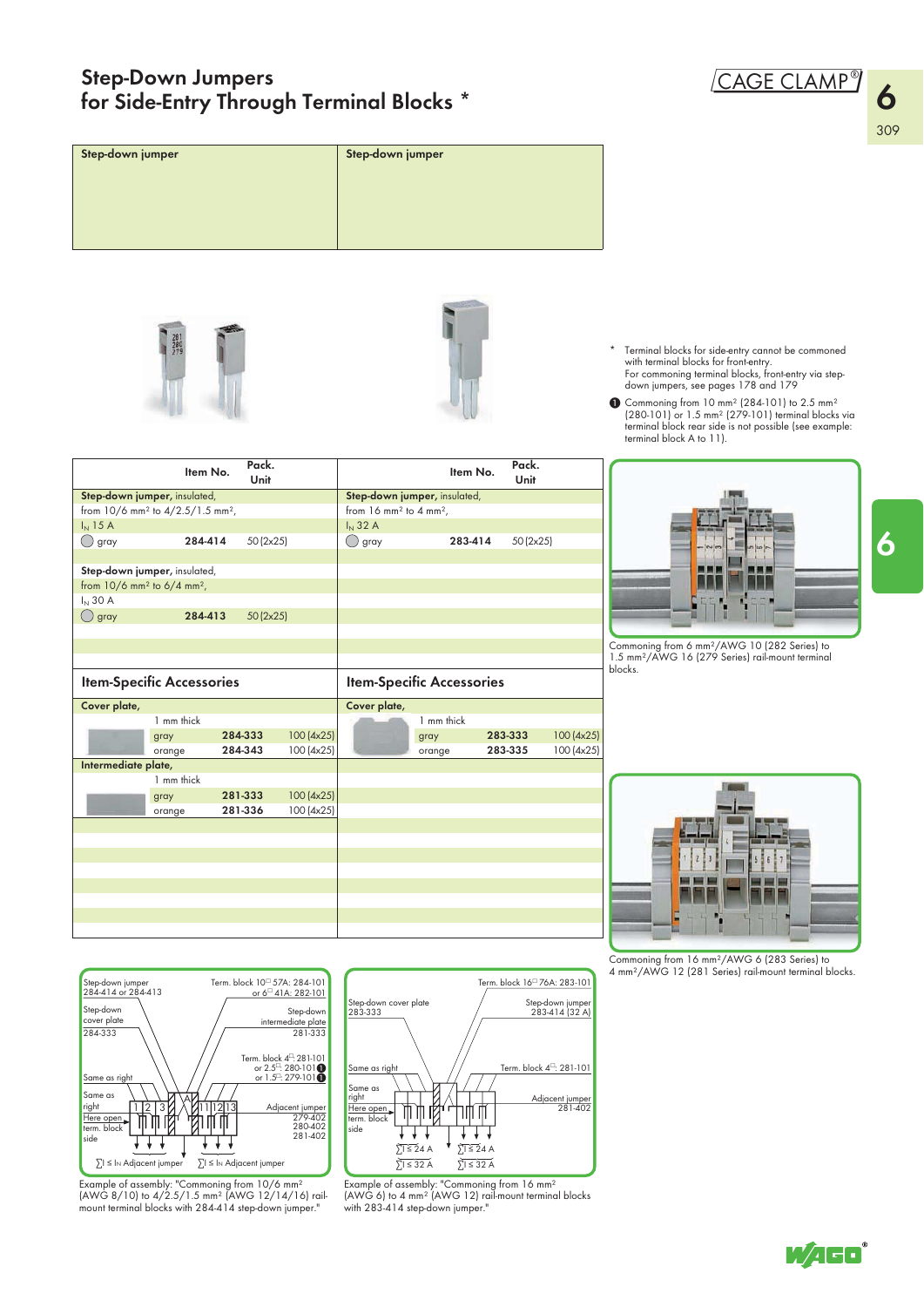## **6** Disconnect Terminal Blocks 6 mm<sup>2</sup> Disconnect Terminal Blocks for Test and Measurement, Ground Conductor

#### 310 282 Series

| $0.2 - 6$ mm <sup>2</sup><br>$I_N$ 41 A  | AWG 24 - 10<br>400 V/6 kV/3 1 300 V, 30 AN<br>300 V, 40 A@<br>Terminal block width 8 mm / 0.315 in<br>$\sqrt{2}$ 12 - 13 mm / 0.49 in $\odot$ |                  | $0.2 - 6$ mm <sup>2</sup><br>$I_N$ 41 A | AWG 24 - 10<br>400 V/6 kV/3 0 300 V, 30 AN<br>300 V, 40 A®<br>Terminal block width 8 mm / 0.315 in<br>12 - 13 mm / 0.49 in $\odot$ |               |               | $0.2 - 6$ mm <sup>2</sup><br>$I_N$ 41 A | 400 V/6 kV/3 (300 V, 30 AN<br>Terminal block width 8 mm / 0.315 in<br>$12 - 13$ mm / 0.49 in $\odot$ | AWG 24 - 10<br>300 V, 40 A®                 |               |
|------------------------------------------|-----------------------------------------------------------------------------------------------------------------------------------------------|------------------|-----------------------------------------|------------------------------------------------------------------------------------------------------------------------------------|---------------|---------------|-----------------------------------------|------------------------------------------------------------------------------------------------------|---------------------------------------------|---------------|
|                                          |                                                                                                                                               |                  |                                         |                                                                                                                                    |               |               |                                         |                                                                                                      |                                             |               |
|                                          | 87,5 mm/3.44 in                                                                                                                               | $-37$ mm/1.46 in |                                         | 87,5 mm/3.44 in                                                                                                                    |               | 37 mm/1.46 in |                                         | 87,5 mm/3.44 in                                                                                      |                                             | 37 mm/1.46 in |
|                                          | Pack.<br>Item No.<br>Unit                                                                                                                     |                  |                                         | Item No.                                                                                                                           | Pack.<br>Unit |               |                                         | Item No.                                                                                             | Pack.<br><b>Unit</b>                        |               |
|                                          | Disconnect terminal block for test and                                                                                                        |                  | Through terminal block                  |                                                                                                                                    |               |               |                                         | Disconnect terminal block for test and                                                               |                                             |               |
| measurement,<br>with test sockets 4 mm Ø |                                                                                                                                               |                  |                                         |                                                                                                                                    |               |               | measurement,<br>without test sockets    |                                                                                                      |                                             |               |
| ◯ gray                                   | 282-131<br>25                                                                                                                                 |                  | $\bigcirc$ gray                         | 282-133                                                                                                                            | 25            |               | ◯ gray                                  | 282-135                                                                                              | 25                                          |               |
|                                          |                                                                                                                                               |                  |                                         |                                                                                                                                    |               |               |                                         |                                                                                                      |                                             |               |
|                                          |                                                                                                                                               |                  |                                         |                                                                                                                                    |               |               |                                         |                                                                                                      |                                             |               |
|                                          |                                                                                                                                               |                  |                                         |                                                                                                                                    |               |               |                                         |                                                                                                      |                                             |               |
|                                          | <b>Item-Specific Accessories</b>                                                                                                              |                  | <b>Item-Specific Accessories</b>        |                                                                                                                                    |               |               |                                         | <b>Item-Specific Accessories</b>                                                                     |                                             |               |
|                                          | Alternate jumper, insulated,                                                                                                                  |                  |                                         | Alternate jumper, insulated,                                                                                                       |               |               |                                         | Alternate jumper, insulated,                                                                         |                                             |               |
|                                          | $I_N$ 41 A<br>282-409<br>gray                                                                                                                 | 100(4x25)        |                                         | $I_N$ 41 A<br>gray                                                                                                                 | 282-409       | 100(4x25)     |                                         | $I_N$ 41 A<br>gray                                                                                   | 282-409                                     | 100(4x25)     |
|                                          |                                                                                                                                               |                  |                                         |                                                                                                                                    |               |               |                                         |                                                                                                      |                                             |               |
| Lock-out, snap-in type,                  |                                                                                                                                               |                  |                                         |                                                                                                                                    |               |               | Lock-out, snap-in type,                 |                                                                                                      |                                             |               |
|                                          | prevents reclosing of slide link<br>282-137<br>orange                                                                                         | 100(4x25)        |                                         |                                                                                                                                    |               |               |                                         | orange                                                                                               | prevents reclosing of slide link<br>282-137 | 100(4x25)     |
|                                          |                                                                                                                                               |                  |                                         |                                                                                                                                    |               |               |                                         |                                                                                                      |                                             |               |
|                                          | <b>282 Series Accessories</b>                                                                                                                 |                  |                                         | Appropriate marking system:                                                                                                        |               |               |                                         |                                                                                                      |                                             |               |
|                                          |                                                                                                                                               |                  |                                         | WMB (see Section 13)                                                                                                               |               |               |                                         |                                                                                                      |                                             |               |
|                                          | End and intermediate plate, 4 mm thick<br>282-315<br>orange                                                                                   | 50 (2x25)        | B-type test plug module,<br>❸           | can be snapped together,                                                                                                           |               |               |                                         |                                                                                                      |                                             |               |
|                                          | 282-314<br>gray                                                                                                                               | 50 (2x25)        |                                         | 8 mm wide                                                                                                                          |               |               |                                         |                                                                                                      |                                             |               |
|                                          | Adjacent jumper, insulated,                                                                                                                   |                  |                                         | gray                                                                                                                               | 709-310       | 100 (4x25)    |                                         |                                                                                                      |                                             |               |
|                                          | $I_N$ 41 A                                                                                                                                    |                  | B-type spacer module,                   | can be snapped together,                                                                                                           |               |               |                                         |                                                                                                      |                                             |               |
|                                          | 282-402<br>gray                                                                                                                               | 100 (4x25)       | B                                       | 8 mm wide                                                                                                                          |               |               |                                         |                                                                                                      |                                             |               |
|                                          | Protective warning marker,                                                                                                                    |                  |                                         | gray                                                                                                                               | 709-311       | 100 (4x25)    |                                         |                                                                                                      |                                             |               |
|                                          | with high-voltage symbol, black,                                                                                                              |                  |                                         |                                                                                                                                    |               |               |                                         |                                                                                                      |                                             |               |
|                                          | for 5 terminal blocks                                                                                                                         |                  |                                         |                                                                                                                                    |               |               |                                         |                                                                                                      |                                             |               |
|                                          | yellow<br>282-405<br>Test plug adapter, 8.3 mm wide,                                                                                          | 100 (4x25)       |                                         |                                                                                                                                    |               |               |                                         |                                                                                                      |                                             |               |
|                                          | for terminal blocks 1.5 - 10 mm <sup>2</sup> ,                                                                                                |                  |                                         |                                                                                                                                    |               |               |                                         |                                                                                                      |                                             |               |
|                                          | for test plug 4 mm $\varnothing$                                                                                                              |                  |                                         |                                                                                                                                    |               |               |                                         |                                                                                                      |                                             |               |
| Screwless end stop,                      | 209-170<br>gray                                                                                                                               | 50 (2x25)        |                                         |                                                                                                                                    |               |               |                                         |                                                                                                      |                                             |               |
|                                          | for DIN 35 rail,                                                                                                                              |                  |                                         |                                                                                                                                    |               |               |                                         |                                                                                                      |                                             |               |
|                                          | 6 mm wide                                                                                                                                     |                  |                                         |                                                                                                                                    |               |               |                                         |                                                                                                      |                                             |               |
| Screwless end stop,                      | 249-116<br>gray                                                                                                                               | 100 (4x25)       |                                         |                                                                                                                                    |               |               |                                         |                                                                                                      |                                             |               |
|                                          | for DIN 35 rail,                                                                                                                              |                  |                                         |                                                                                                                                    |               |               |                                         |                                                                                                      |                                             |               |
|                                          | 10 mm wide<br>249-117<br>gray                                                                                                                 | 50 (2x25)        |                                         |                                                                                                                                    |               |               |                                         |                                                                                                      |                                             |               |
|                                          |                                                                                                                                               |                  |                                         |                                                                                                                                    |               |               |                                         |                                                                                                      |                                             |               |
|                                          |                                                                                                                                               |                  |                                         |                                                                                                                                    |               |               |                                         |                                                                                                      |                                             |               |

For list of approvals and user guide, see pages 634 to 637.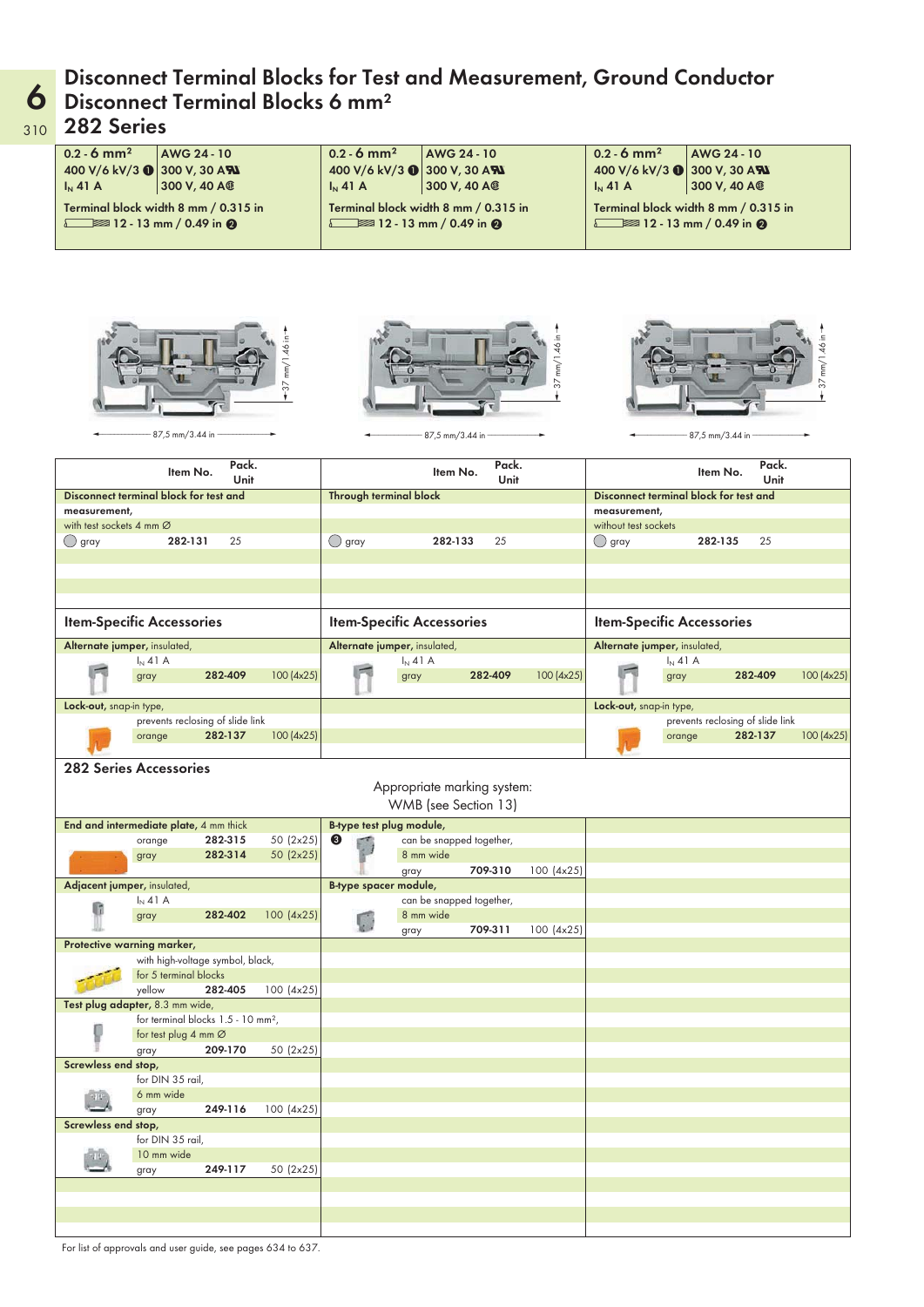6

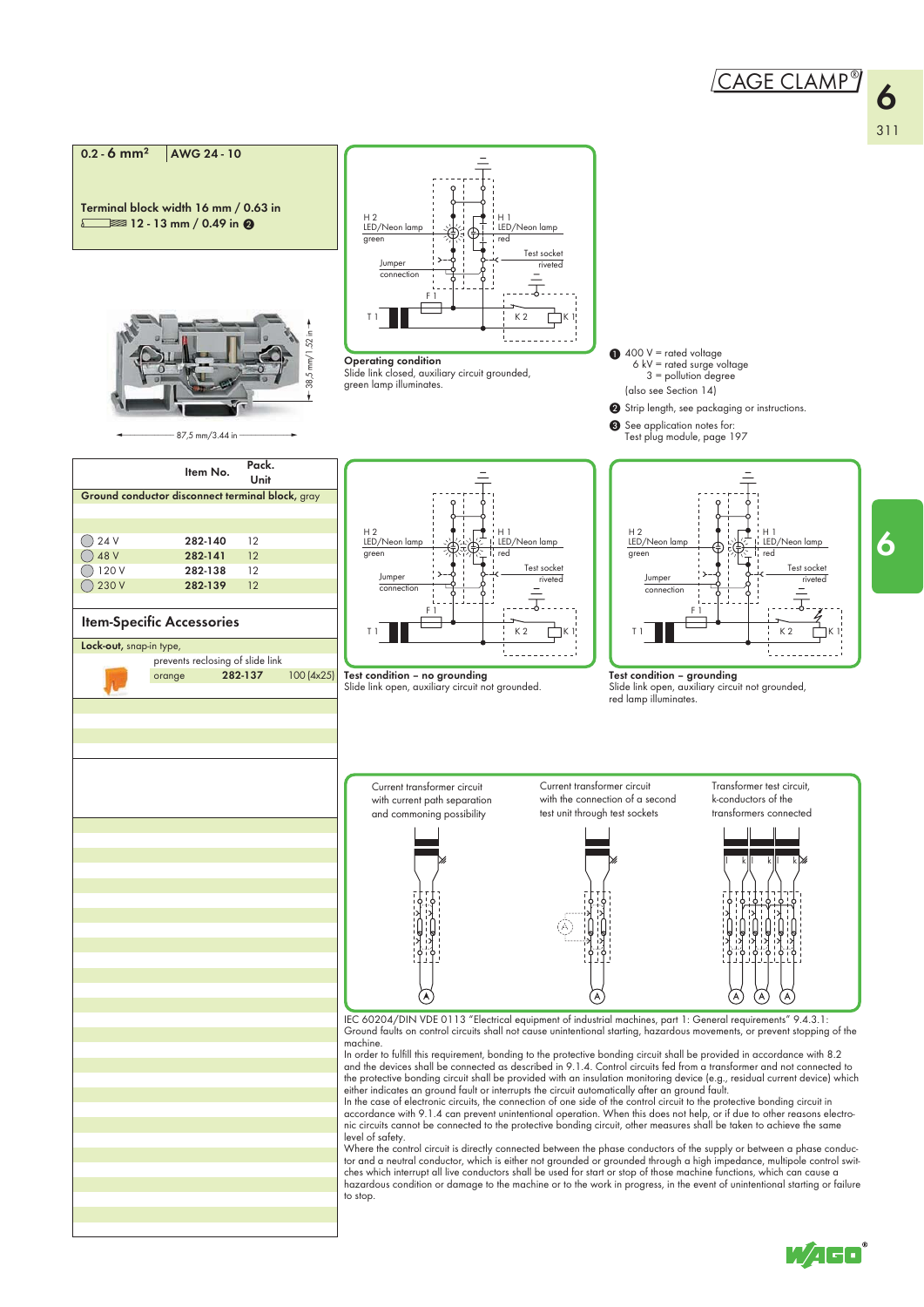## 6 282 Series Fuse Terminal Blocks 6 mm<sup>2</sup>

312

| $0.2 - 6$ mm <sup>2</sup><br>AWG 24 - 10<br>500 V/6 kV/3 (600 V, 10 AN<br>250 V, 10 A®<br>$I_N$ 10 A<br>Terminal block width 13 mm / 0.512 in<br>12 - 13 mm / 0.49 in $\odot$ | $0.2 - 6$ mm <sup>2</sup><br>AWG 24 - 10<br>500 V/6 kV/3 0<br>250 V, 10 A®<br>$I_N$ 10 A<br>Terminal block width 13 mm / 0.512 in<br>$12 - 13$ mm / 0.49 in $\odot$ | $0.2 - 6$ mm <sup>2</sup><br>AWG 24 - 10<br>500 V/6 kV/3 (8) 600 V, 10 AN<br>250 V, 10 A®<br>$I_N$ 10 A<br>Terminal block width 13 mm / 0.512 in<br>12 - 13 mm / 0.49 in $\odot$ |
|-------------------------------------------------------------------------------------------------------------------------------------------------------------------------------|---------------------------------------------------------------------------------------------------------------------------------------------------------------------|----------------------------------------------------------------------------------------------------------------------------------------------------------------------------------|
| mm/2.15<br>54,5<br>62 mm/2.44 in                                                                                                                                              | mm/2.22<br>56,5<br>62 mm/2.44 in                                                                                                                                    | 54,5 mm/2.15<br>62 mm/2.44 in                                                                                                                                                    |
| Pack.<br>Item No.<br>Unit                                                                                                                                                     | Pack.<br>Item No.<br>Unit                                                                                                                                           | Pack.<br>Item No.<br>Unit                                                                                                                                                        |
| 2-conductor fuse terminal block, without indicator, for                                                                                                                       | 2-conductor fuse terminal block, without indicator, for                                                                                                             | 2-conductor fuse terminal block, with indicator, for                                                                                                                             |
| miniature metric fuses $5 \times 20$ mm                                                                                                                                       | miniature metric fuses $\frac{1}{4}$ " x 1"                                                                                                                         | miniature metric fuses                                                                                                                                                           |
| $\bigcirc$ gray<br>282-122<br>40                                                                                                                                              | ◯ gray<br>282-120<br>40                                                                                                                                             | ◯ gray<br>282-126<br>40                                                                                                                                                          |
|                                                                                                                                                                               | 2-conductor fuse terminal block, without indicator, for<br>miniature metric fuses 1/4" x 1 1/4"                                                                     |                                                                                                                                                                                  |
|                                                                                                                                                                               |                                                                                                                                                                     |                                                                                                                                                                                  |
|                                                                                                                                                                               | $\bigcirc$ gray<br>40<br>282-128                                                                                                                                    |                                                                                                                                                                                  |
|                                                                                                                                                                               |                                                                                                                                                                     |                                                                                                                                                                                  |
|                                                                                                                                                                               |                                                                                                                                                                     |                                                                                                                                                                                  |
|                                                                                                                                                                               |                                                                                                                                                                     |                                                                                                                                                                                  |
|                                                                                                                                                                               |                                                                                                                                                                     |                                                                                                                                                                                  |
|                                                                                                                                                                               |                                                                                                                                                                     |                                                                                                                                                                                  |
| <b>Item-Specific Accessories</b>                                                                                                                                              | <b>Item-Specific Accessories</b>                                                                                                                                    | <b>Item-Specific Accessories</b>                                                                                                                                                 |
| Miniature metric fuse, $5 \times 20$ mm,<br>without indicator,                                                                                                                | Miniature metric fuse, $\frac{1}{4}$ " x 1",<br>without indicator,                                                                                                  | Miniature metric fuse, $5 \times 25$ mm/0.197 $\times$ 0.975 in,<br>with indicator,                                                                                              |
| 6.3 A/250 V, medium/slow                                                                                                                                                      | 10 A/240 V, to BS 1362                                                                                                                                              | 6.3 A, medium/slow                                                                                                                                                               |
| 282-451<br>200 (20x10)                                                                                                                                                        | 282-458<br>200 (20x10)<br>Miniature metric fuse, $\frac{1}{4}$ " x 1 $\frac{1}{4}$ "                                                                                | 282-452<br>200 (20x10)<br>Miniature metric fuse, 5 x 25 mm/0.197 x 0.975 in,                                                                                                     |
|                                                                                                                                                                               | without indicator,                                                                                                                                                  | with indicator,                                                                                                                                                                  |
|                                                                                                                                                                               | 10 A/250 V, medium/slow<br>282-457<br>200 (2x100)                                                                                                                   | 10 A, fast acting<br>282-453<br>200 (20x10)                                                                                                                                      |
|                                                                                                                                                                               | Miniature metric fuse, $\frac{1}{4}$ " x 1 $\frac{1}{4}$ ",                                                                                                         |                                                                                                                                                                                  |
|                                                                                                                                                                               | without indicator,<br>10 A/500 V, very fast acting                                                                                                                  |                                                                                                                                                                                  |
|                                                                                                                                                                               | 282-454<br>200 (20x10)                                                                                                                                              |                                                                                                                                                                                  |
| <b>Accessories for Fuse Terminal Blocks</b>                                                                                                                                   | Appropriate marking system:<br>WMB (see Section 13)                                                                                                                 |                                                                                                                                                                                  |
| End and intermediate plate, 4 mm thick                                                                                                                                        | Test plug adapter, 8.3 mm wide,                                                                                                                                     |                                                                                                                                                                                  |
| 282-312<br>50 (2x25)<br>orange                                                                                                                                                | for terminal blocks 1.5 - 10 mm <sup>2</sup> ,                                                                                                                      |                                                                                                                                                                                  |
| 282-311<br>50 (2x25)<br>gray                                                                                                                                                  | for test plug 4 mm Ø<br>50 (2x25)<br>209-170<br>gray                                                                                                                |                                                                                                                                                                                  |
| Adjacent jumper, insulated,                                                                                                                                                   | Test plug adapter, 6 mm wide,                                                                                                                                       |                                                                                                                                                                                  |
| $I_N$ 41 A<br>282-402<br>100 (4x25)<br>gray                                                                                                                                   | with CAGE CLAMP®,<br>for 0.08 - 2.5 mm <sup>2</sup>                                                                                                                 |                                                                                                                                                                                  |
| Protective warning marker,                                                                                                                                                    | 281-407<br>100 (4x25)<br>$I_{N}$ 24 A<br>Plunger,                                                                                                                   |                                                                                                                                                                                  |
| with high-voltage symbol, black,                                                                                                                                              | for 281, 282, 283 and 284 Series rail-                                                                                                                              |                                                                                                                                                                                  |
| for 5 terminal blocks<br>yellow<br>282-405                                                                                                                                    | mounted terminal blocks for side-entry<br>210-141<br>1                                                                                                              |                                                                                                                                                                                  |
| 100 (4x25)                                                                                                                                                                    |                                                                                                                                                                     |                                                                                                                                                                                  |
|                                                                                                                                                                               |                                                                                                                                                                     |                                                                                                                                                                                  |

For list of approvals and user guide, see pages 634 to 637.